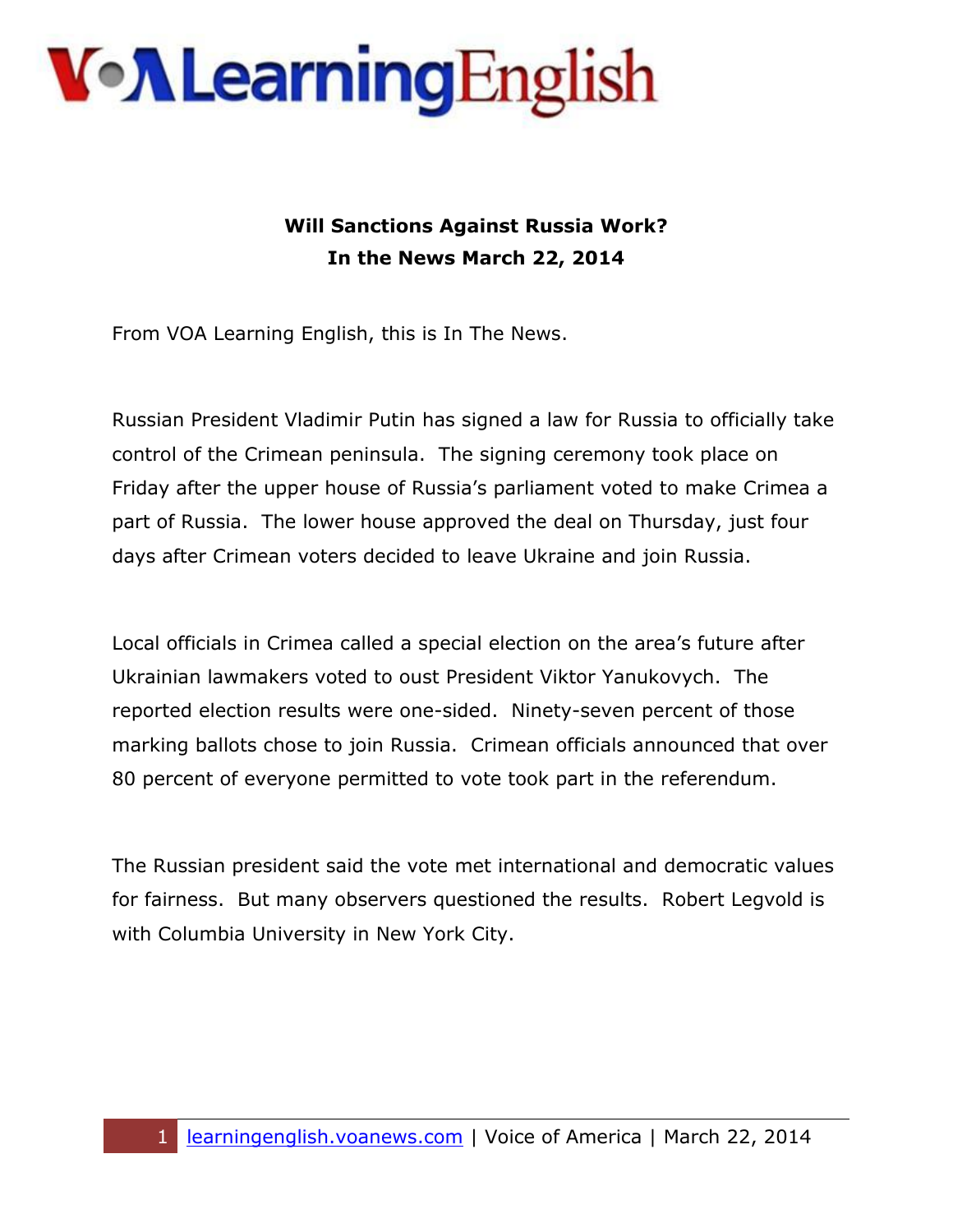# **Von Learning English**

"If it was an honest vote and all groups had participated, I would have thought rather than an overwhelming vote, it would have been something like 52 to 53 percent, given the percentage makeup of the groups in Crimea. The fact that it's 97-point-whatever and they report a turnout of 83 percent, creates some suspicion that it wasn't just the shadow of the Russian military presence, but maybe even some manipulation."

Matthew Rojansky works for the Woodrow Wilson International Center for Scholars in Washington. He thinks the pro-Russian officials in Crimea held the referendum because they expected the results.

"My sense is this was a product of the times in which there has been a real build-up of fear mongering and the overt pressure of armed men. There is nothing quite like a gun in your face."

#### **West Rejects Crimean Vote**

The United States and the European Union have described the referendum in Crimea as illegal and in violation of Ukraine's constitution. US and EU officials reacted quickly. They ordered travel bans and financial restrictions on 28 Russian officials and four Ukrainians. US officials have described those targeted as President Putin's "cronies."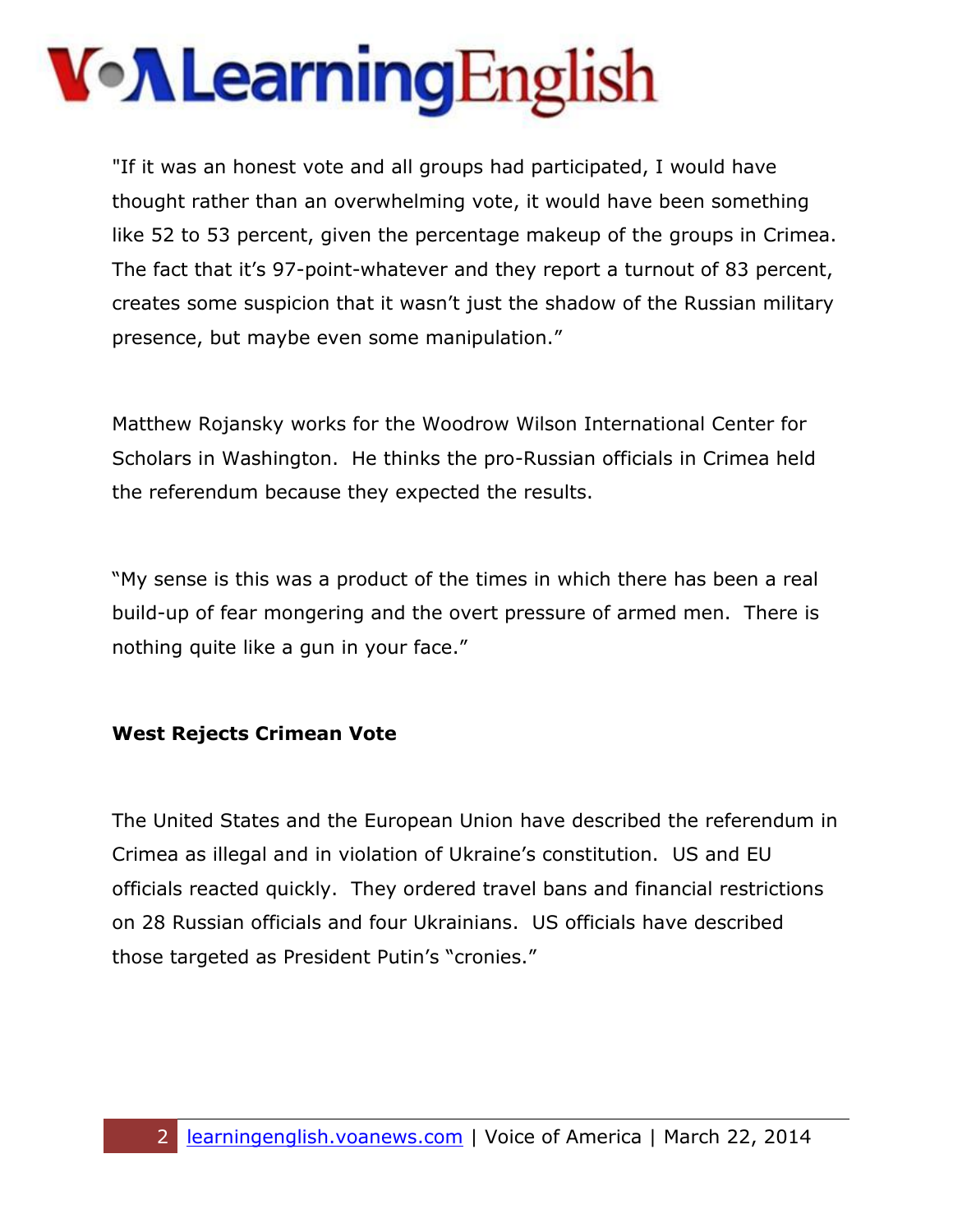# **Von Learning English**

Matthew Rojansky says that, for over a year, Mr. Putin urged top Russian officials to sell their international holdings and bring their wealth back to Russia.

"Anybody who has complied with him is sitting pretty and doesn't have to worry about the international sanctions, and anyone who didn't - well, it's their problem; he can cut them loose."

#### **Sanctions Not Strong Enough**

He also believes the current sanctions are not strong enough.

"I don't think Putin believes us. I don't think he thinks we actually have the guts to impose really biting sanctions on, for example, the energy sector. I think he just distrusts our resolve because we haven't made it clear that we are willing to pay the pain on our side."

Robert Legvold of Columbia University believes stronger sanctions could hurt the world economy.

"Every step that escalates the penalty or the punishment also escalates the cost to those inflicting them, imposing the sanctions."